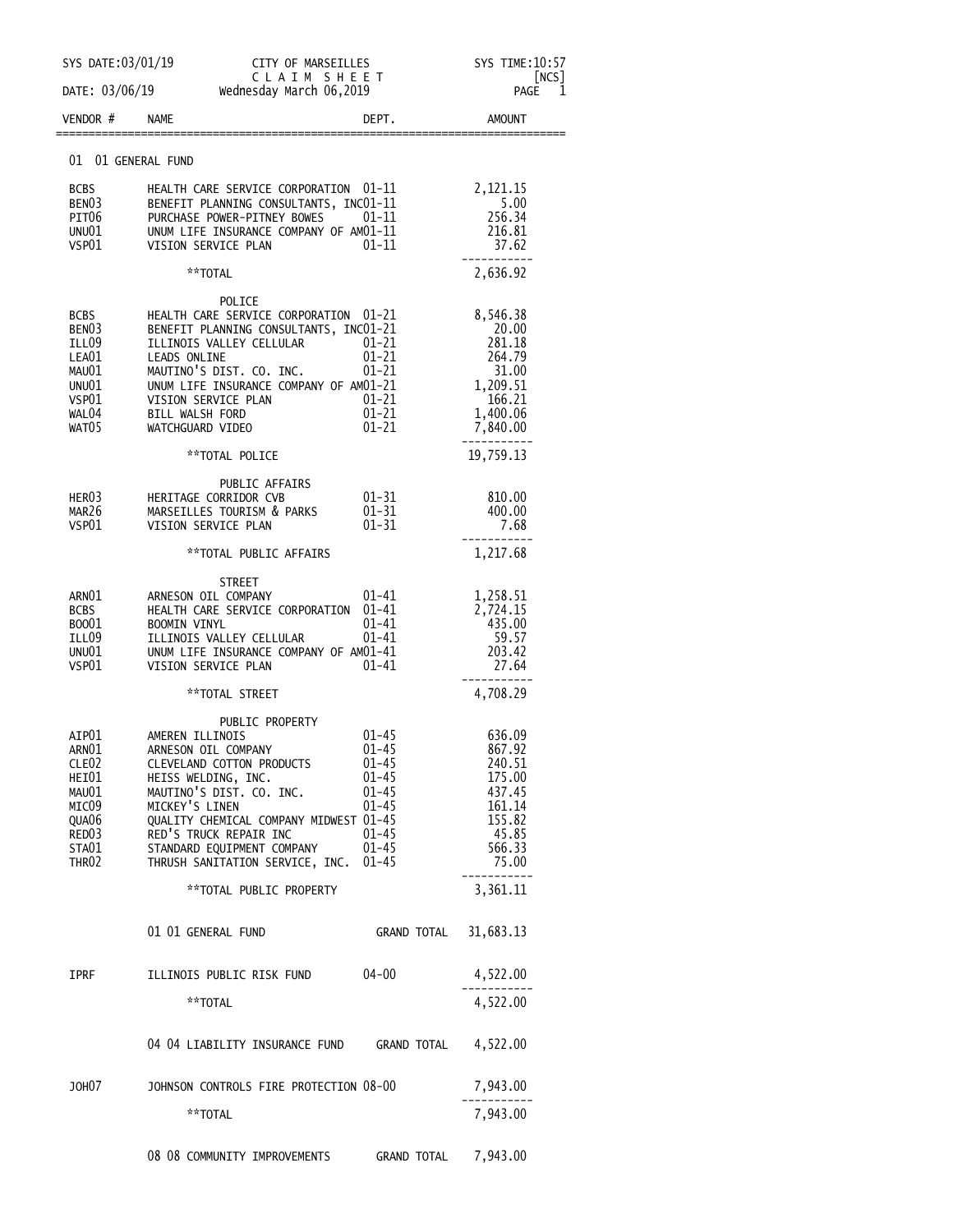| SYS DATE:03/01/19<br>DATE: 03/06/19                                                                                                                        |                                                | CITY OF MARSEILLES<br>CLAIM SHEET                                                                                                                                                                                                                                                                                                                       |                                                                                                                        | SYS TIME: 10:57<br>[NCS]<br>2<br><b>PAGE</b>                                                                                        |
|------------------------------------------------------------------------------------------------------------------------------------------------------------|------------------------------------------------|---------------------------------------------------------------------------------------------------------------------------------------------------------------------------------------------------------------------------------------------------------------------------------------------------------------------------------------------------------|------------------------------------------------------------------------------------------------------------------------|-------------------------------------------------------------------------------------------------------------------------------------|
| VENDOR #                                                                                                                                                   | <b>NAME</b>                                    |                                                                                                                                                                                                                                                                                                                                                         | wednesday March 06,2019<br>DEPT.                                                                                       |                                                                                                                                     |
|                                                                                                                                                            |                                                |                                                                                                                                                                                                                                                                                                                                                         |                                                                                                                        | AMOUNT                                                                                                                              |
| 15 15 MOTOR FUEL TAX FUND                                                                                                                                  |                                                |                                                                                                                                                                                                                                                                                                                                                         |                                                                                                                        |                                                                                                                                     |
| CAR <sub>03</sub><br>MIDO3                                                                                                                                 | CARGILL INC                                    | MIDWEST TESTING SERVICES, INC. 15-00                                                                                                                                                                                                                                                                                                                    | 15-00                                                                                                                  | 6,612.29<br>2,450.00                                                                                                                |
|                                                                                                                                                            |                                                | **TOTAL                                                                                                                                                                                                                                                                                                                                                 |                                                                                                                        | 9,062.29                                                                                                                            |
|                                                                                                                                                            |                                                | 15 15 MOTOR FUEL TAX FUND                                                                                                                                                                                                                                                                                                                               | GRAND TOTAL                                                                                                            | 9,062.29                                                                                                                            |
| ILL09                                                                                                                                                      |                                                | ILLINOIS VALLEY CELLULAR                                                                                                                                                                                                                                                                                                                                | $17 - 00$                                                                                                              | 16.09                                                                                                                               |
|                                                                                                                                                            |                                                | **TOTAL                                                                                                                                                                                                                                                                                                                                                 |                                                                                                                        | 16.09                                                                                                                               |
|                                                                                                                                                            |                                                | 17 17 RECREATION FUND                                                                                                                                                                                                                                                                                                                                   | GRAND TOTAL                                                                                                            | 16.09                                                                                                                               |
| TES03                                                                                                                                                      |                                                | <b>TESSCO INCORPORATED</b>                                                                                                                                                                                                                                                                                                                              | $22 - 00$                                                                                                              | 10,248.03                                                                                                                           |
|                                                                                                                                                            |                                                | **TOTAL                                                                                                                                                                                                                                                                                                                                                 |                                                                                                                        | 10,248.03                                                                                                                           |
|                                                                                                                                                            | 22 22 TIF I                                    |                                                                                                                                                                                                                                                                                                                                                         | <b>GRAND TOTAL</b>                                                                                                     | 10,248.03                                                                                                                           |
| KUB01<br>RENO1                                                                                                                                             | KUBOTA LEASING<br><b>RENTAL PROS</b>           |                                                                                                                                                                                                                                                                                                                                                         | $23 - 00$<br>$23 - 00$                                                                                                 | 806.95<br>868.00                                                                                                                    |
|                                                                                                                                                            |                                                | **TOTAL                                                                                                                                                                                                                                                                                                                                                 |                                                                                                                        | 1,674.95                                                                                                                            |
|                                                                                                                                                            | 23 23 TIF II                                   |                                                                                                                                                                                                                                                                                                                                                         | GRAND TOTAL                                                                                                            | 1,674.95                                                                                                                            |
| LAS <sub>07</sub>                                                                                                                                          |                                                | LASALLE COUNTY TREASURER OFFICE 24-00                                                                                                                                                                                                                                                                                                                   |                                                                                                                        | 170, 187.81                                                                                                                         |
|                                                                                                                                                            |                                                | **TOTAL                                                                                                                                                                                                                                                                                                                                                 |                                                                                                                        | 170, 187.81                                                                                                                         |
|                                                                                                                                                            | 24 24 TIF III                                  |                                                                                                                                                                                                                                                                                                                                                         | GRAND TOTAL 170, 187.81                                                                                                |                                                                                                                                     |
| CHA05                                                                                                                                                      |                                                | CHAMLIN ASSOCIATES                                                                                                                                                                                                                                                                                                                                      | $30 - 00$                                                                                                              | 350.00                                                                                                                              |
|                                                                                                                                                            |                                                | **TOTAL                                                                                                                                                                                                                                                                                                                                                 |                                                                                                                        | 350.00                                                                                                                              |
|                                                                                                                                                            | 30 30 STREETS/CAPITAL IMPROVEMENTS GRAND TOTAL |                                                                                                                                                                                                                                                                                                                                                         |                                                                                                                        | 350.00                                                                                                                              |
| ARNO1<br>ASS03<br><b>BCBS</b><br>BEN <sub>03</sub><br>BRE3<br>HAW <sub>05</sub><br>ILL09<br>PDC01<br>PIT <sub>06</sub><br>ROB01<br>SEN01<br>UNU01<br>VSP01 | HAWKINS, INC.<br><b>ROBERT THOMAS</b>          | ARNESON OIL COMPANY<br>ASSOCIATED TECHNICAL SERVICES, LT51-00<br>HEALTH CARE SERVICE CORPORATION<br>BENEFIT PLANNING CONSULTANTS, INC51-00<br>BRENNTAG MID-SOUTH, INC<br>ILLINOIS VALLEY CELLULAR<br>PDC LABORATORIES, INC<br>PURCHASE POWER-PITNEY BOWES<br>SENSUS TECHNOLOGIES, INC.<br>UNUM LIFE INSURANCE COMPANY OF AM51-00<br>VISION SERVICE PLAN | $51 - 00$<br>51-00<br>$51 - 00$<br>$51 - 00$<br>$51 - 00$<br>$51 - 00$<br>$51 - 00$<br>$51 - 00$<br>$51 - 00$<br>51-00 | 447.28<br>968.00<br>6,302.75<br>10.00<br>4,053.55<br>1,821.03<br>109.56<br>290.00<br>200.00<br>341.16<br>857.98<br>549.69<br>123.21 |
|                                                                                                                                                            |                                                | **TOTAL                                                                                                                                                                                                                                                                                                                                                 |                                                                                                                        | 16,074.21                                                                                                                           |
| MAR04<br>PDC01                                                                                                                                             |                                                | MARSEILLES SHEET METAL, INC.<br>PDC LABORATORIES, INC                                                                                                                                                                                                                                                                                                   | 51-10<br>$51 - 10$                                                                                                     | 742.00<br>290.00                                                                                                                    |